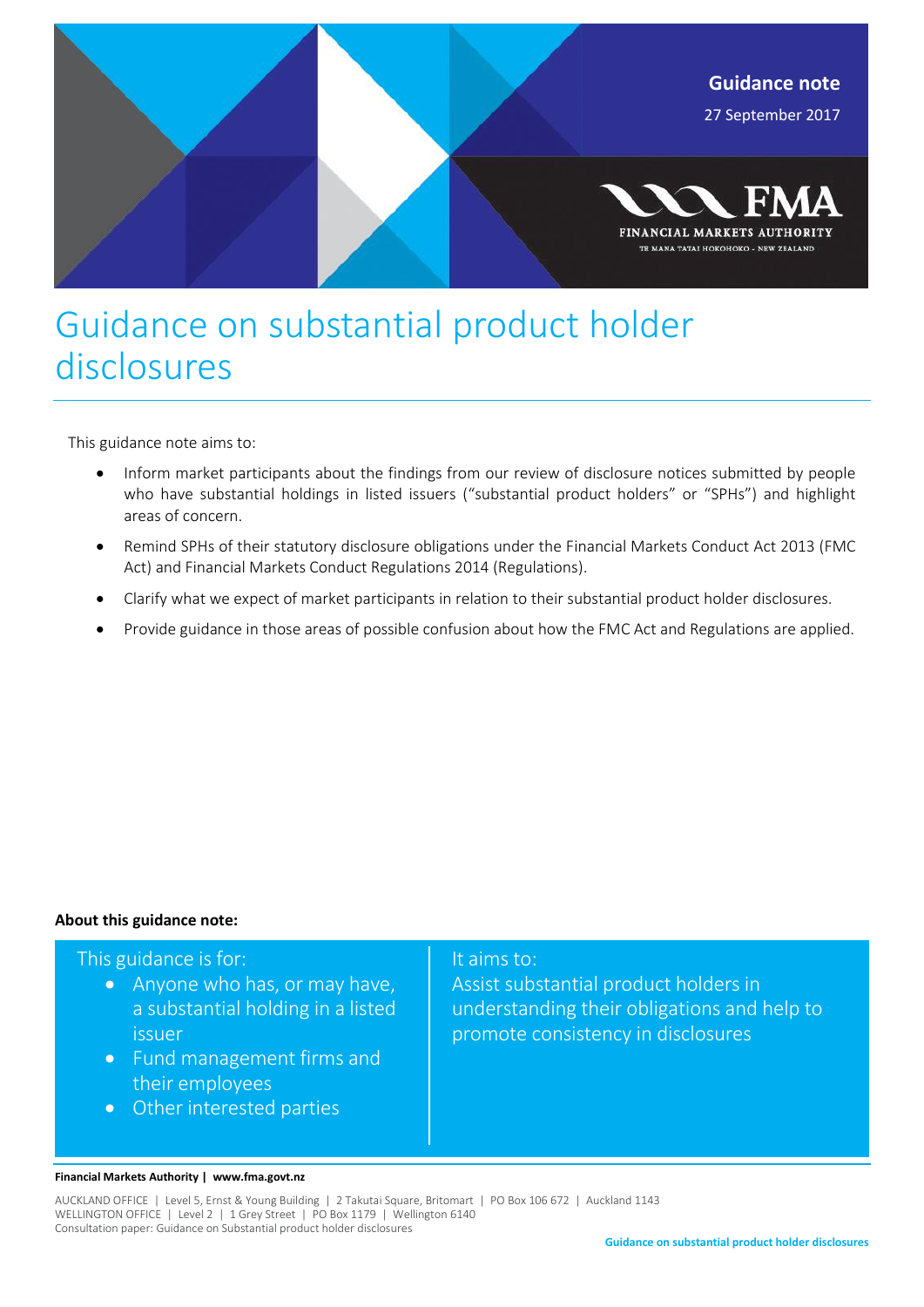| Guidance on substantial product holder disclosures                   | 1           |
|----------------------------------------------------------------------|-------------|
| Guidance on substantial product holder disclosures (SPH disclosures) | 3           |
| Introduction                                                         | 3           |
| <b>Background</b>                                                    | 4           |
| <b>Compliance with FMC Act and Regulations</b>                       | 5           |
| Details of relevant transactions in initial disclosures              | 5           |
| Aggregating on-market trades                                         | 5           |
| Describing a 'relevant interest'                                     | 6           |
| Joint disclosures                                                    | 7           |
| Timeliness                                                           | 8           |
| <b>Clarification of disclosure requirements</b>                      | 9           |
| Details of transactions for 1% movements                             | $9$         |
| Registered holders                                                   | $\mathsf 9$ |
|                                                                      | 10          |
| Disclosures by individuals who manage funds                          | 10          |
| <b>Glossary of terms</b>                                             | 11          |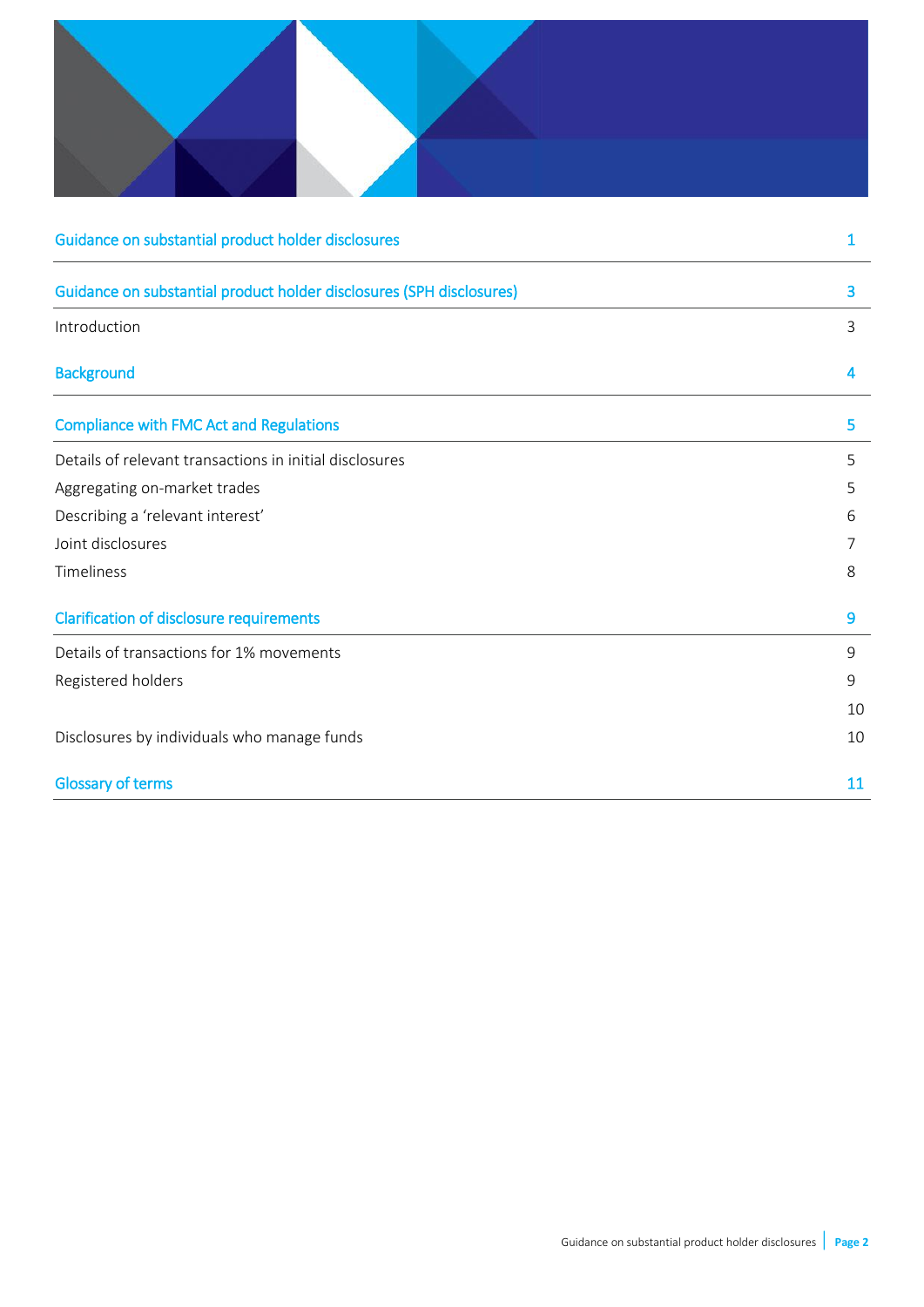

## Guidance on substantial product holder disclosures (SPH disclosures)

## **Introduction**

Directors, senior managers and people who have a substantial holding<sup>1</sup> in a listed company are required to disclose certain changes to their ownership in a company. These disclosure obligations promote an informed market and deter insider conduct, market manipulation, and secret dealings in potential takeover bids.

We reviewed all SPH<sup>2</sup> notices submitted to the NZX Limited Market Announcement Platform over a three month period<sup>3</sup>.

Our aim was to assess whether the disclosures assisted in the promotion of a fair, efficient and transparent market.

We found:

 $\overline{\phantom{a}}$ 

- A significant number of SPH notices did not comply with the disclosure requirements in the FMC Act.
- There was an inconsistency of approach with interpreting certain disclosure requirements.

<sup>&</sup>lt;sup>1</sup> Substantial holding means a relevant interest in 5% or more of quoted voting products in a listed company, as set out in section 274(2) of the FMC Act.

<sup>2</sup> *Substantial product holder* means a person who has a substantial holding in a listed company, as set out in section 274(3) of the FMC Act.

<sup>3</sup> 1 September 2015 – 30 November 2015.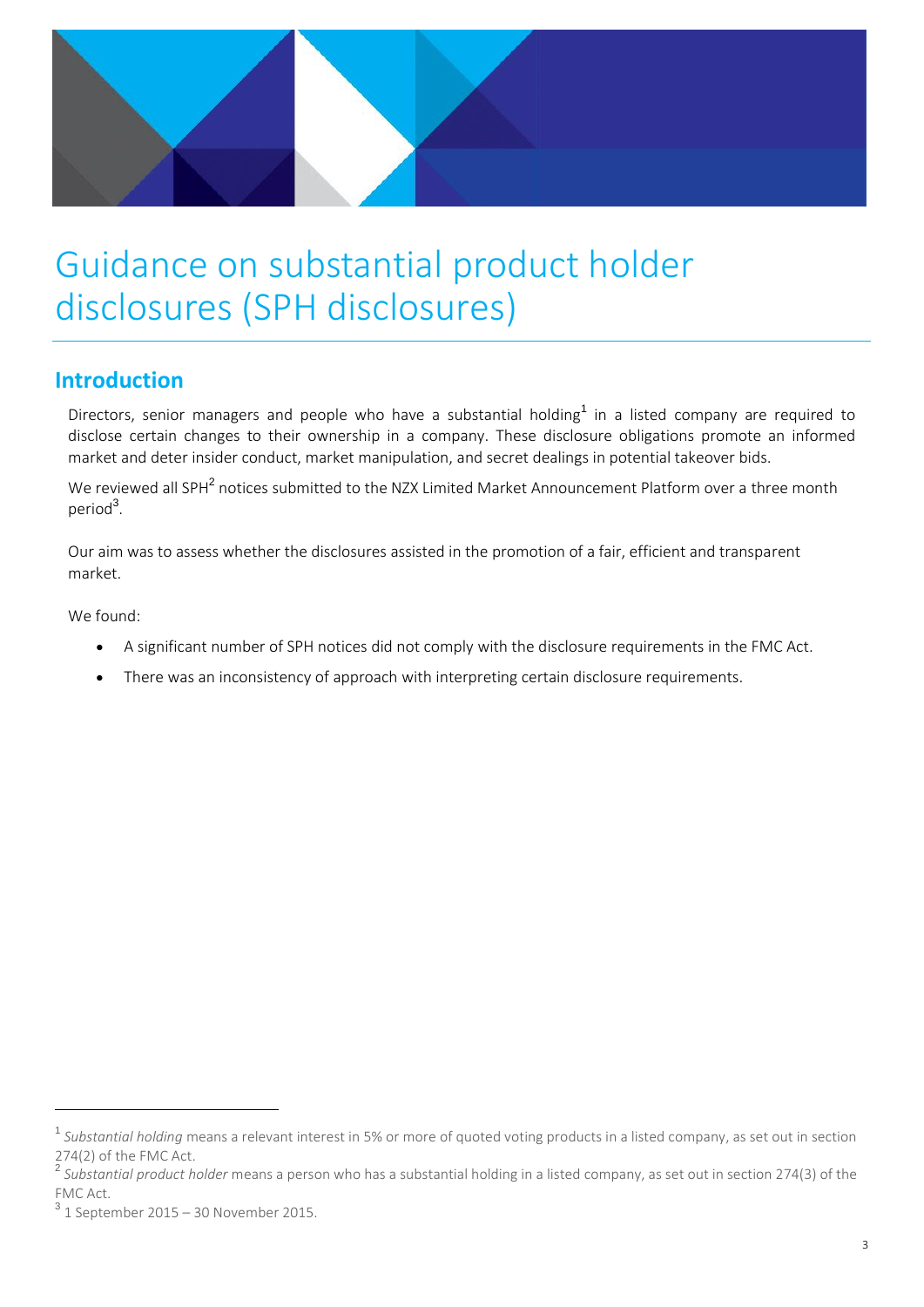

## Background

In 2013, we reviewed a sample of SPH notices against the requirements in the Securities Markets Act 1988 (SMA). We released our findings in the paper '<u>[Financial Markets Review of Market Disclosures](https://fma.govt.nz/news/reports-and-papers/monitoring-and-compliance-reports/fmas-review-of-market-disclosures/)</u>'<sup>4</sup>.

The disclosure requirements for SPH notices are now contained in Part 5 of the FMC Act and the Regulations, replacing those in the SMA. In 2016 we conducted a further review of SPH notices under the FMC Act.

The obligations under the FMC Act and SMA are broadly similar – a person with a substantial holding in a listed company has statutory disclosure obligations for certain events concerning holding or transacting in the relevant financial product.

SPH notices are provided to:

- Promote an informed market, and
- Deter insider conduct, market manipulation, and secret dealings in potential takeover bids.

This is to ensure participants in financial product markets can access information about the identity and trading activities of anyone who is entitled to control or influence the exercise of significant voting rights in a listed company<sup>5</sup>.

Timely, accurate disclosure is important to promote these purposes.

The Regulations set out the information which must be disclosed to meet these purposes. They include prescribed  ${\rm forms}^{\bf 6}$  with general and specific 'instructions' on how to correctly disclose the required information.

 $\overline{a}$ 

<sup>&</sup>lt;sup>4</sup> <https://fma.govt.nz/assets/Reports/141201-fma-review-of-market-disclosures.pdf>

<sup>&</sup>lt;sup>5</sup> These purposes are set out in section 276 of the FMC Act.

<sup>6</sup> *Prescribed forms* are the default forms provided under Schedule 14 of the Regulations.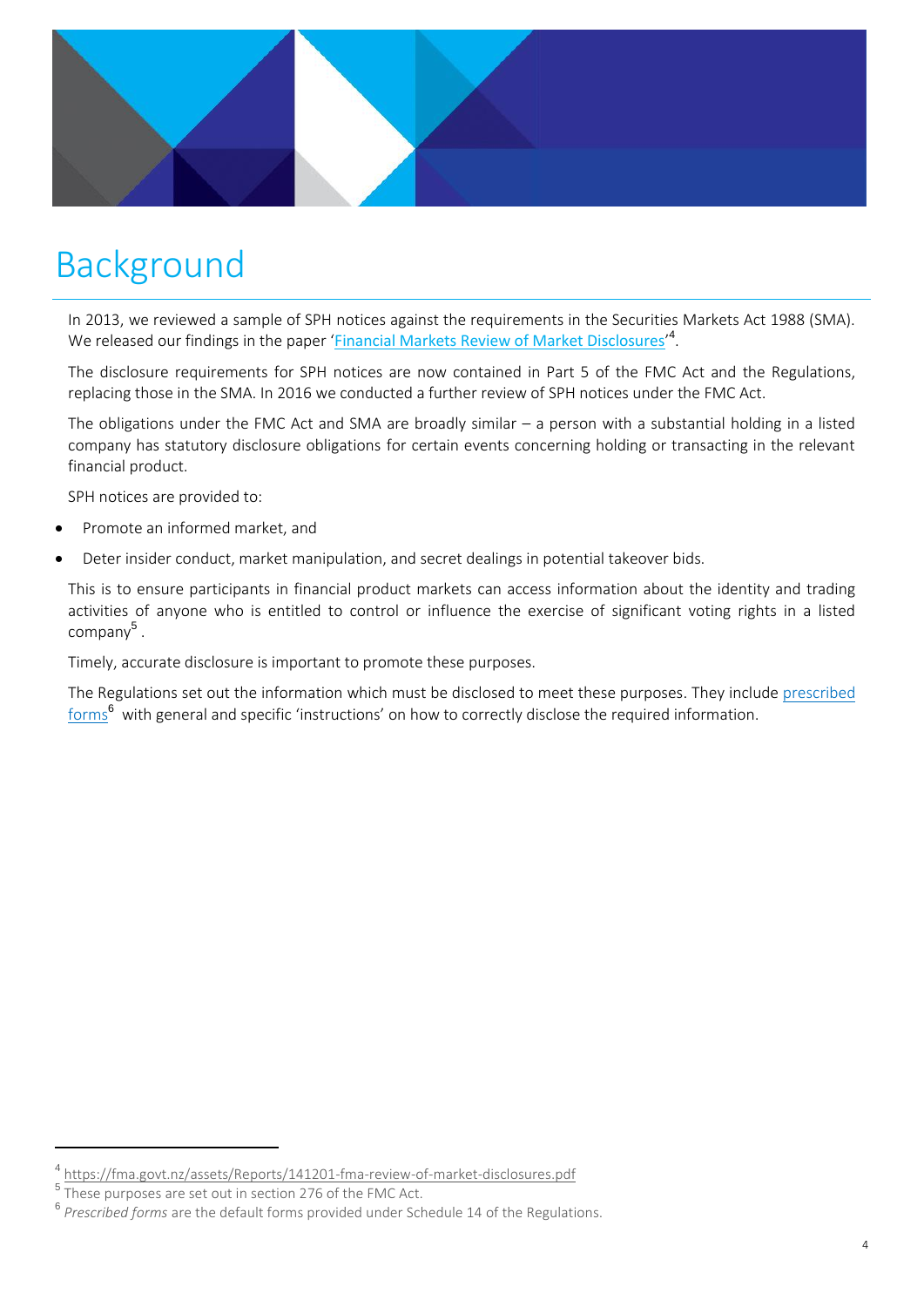

## Compliance with FMC Act and Regulations

Our review identified a number of SPH notices that did not comply with the disclosure requirements in the FMC Act and Regulations. We follow up on non-compliant disclosures, where appropriate, and we may take further action if we continue to see non-compliance.

We saw insufficient or inaccurate disclosures concentrated in the areas outlined below.

## **Details of relevant transactions in initial disclosures**

The FMC Act requires those with a relevant interest<sup>7</sup> in financial products to disclose on what date their substantial holding began (Initial Disclosure).

The Initial Disclosure must contain details of all transactions<sup>8</sup> or events which led to the acquisition of the substantial holding in the four months before its start date (or whichever is the shorter period if the company was listed less than four months ago).

We saw examples of Initial Disclosures that did not provide details of these relevant transactions or events in the four months before the substantial holding commenced. In some cases, the Initial Disclosures only provided information for the individual trade which tipped the holding over the 5% threshold.

We expect SPHs to ensure that details of all transactions and events in the four months prior to the start date of the substantial holding are included in the Initial Disclosure.

#### Example

 $\overline{a}$ 

If a person (A) makes on-market acquisitions of financial products in a listed company (B) in the months of March, April and May, and then makes a single, on-market trade in June which results in a substantial holding commencing, the Initial Disclosure must include details of all on-market trades in March, April, May and June, not just for the trade in June.

### **Aggregating on-market trades**

SPHs may aggregate on-market trades when they disclose the 'details of transactions and events' which led to the relevant event. The Regulations require that an SPH notice for aggregated on-market trade information must contain the following minimum information:

- The date range of the aggregated on-market trades.
- How the relevant interest was acquired, disposed of, or changed in nature.
- The total consideration paid or received for the on-market aggregated trades.

<sup>7</sup> The meaning of "*relevant interest"* is set out in sections 235-237 of the FMC Act.

<sup>&</sup>lt;sup>8</sup> Alternatively, for on-market trades which have been aggregated, include all on-market trades in the aggregated information.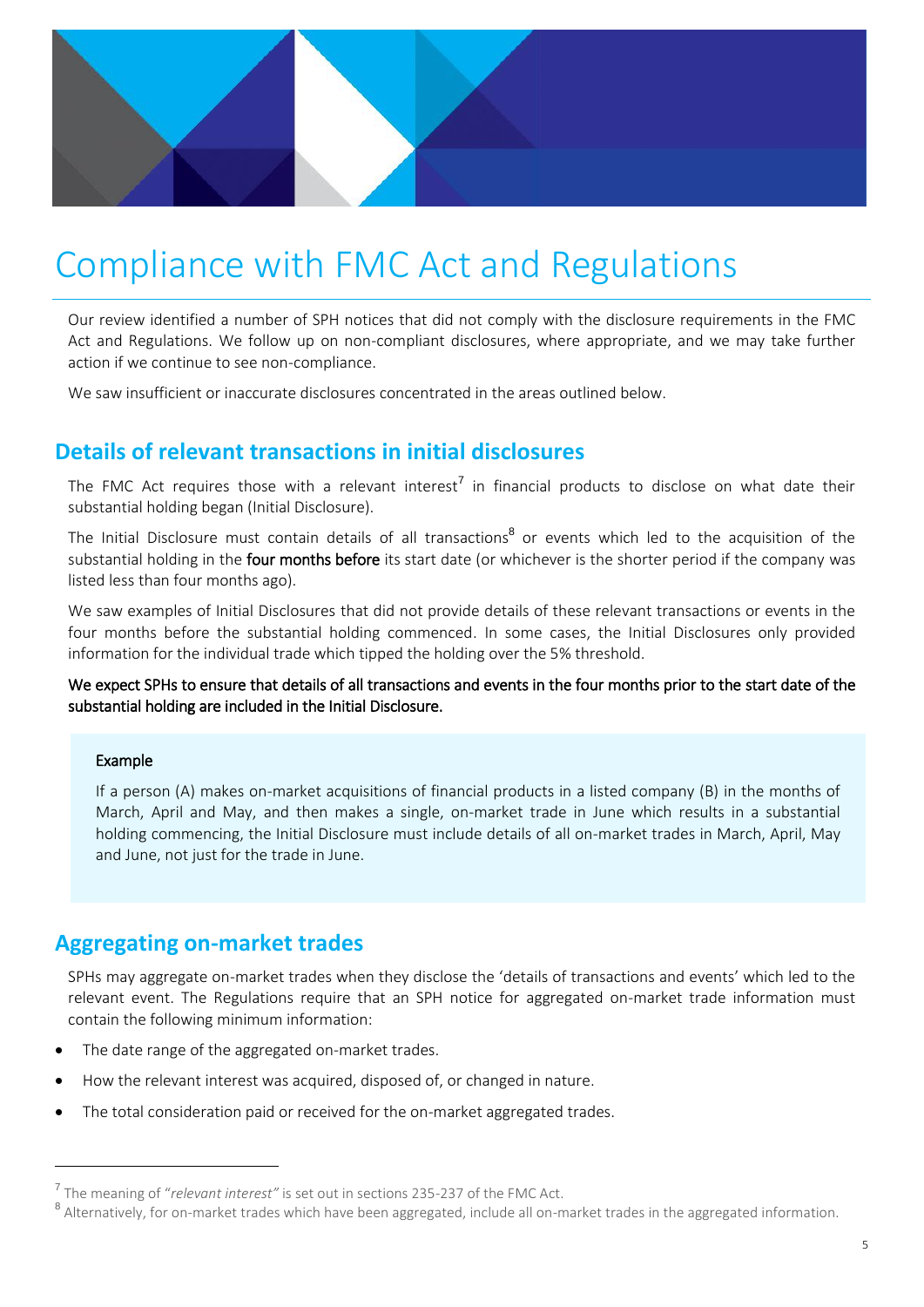

The total number of financial products to which the aggregated on-market trades related.

This must be provided separately for on-market acquisitions and on-market disposals.

During our review, we saw examples of SPH notices for aggregated on-market trades that didn't provide all of the information required by the Regulations.

For example, some SPH notices disclosed the total number of financial products acquired, but not the time period of their acquisition, or the total consideration paid or received.

While SPH notices which contain aggregated on-market trades are not required to detail each and every trade, we expect them to disclose the minimum information required under the Regulations.

#### Example

 $\overline{a}$ 

Aggregated on-market trades may be disclosed as follows: On-market purchases of 100,000 ordinary shares, for total consideration of \$200,000, made during the period 1 May 2016 – 1 April 2016.

### **Describing a 'relevant interest'**

The Regulations require each SPH notice to:

- Describe the nature of the relevant interest in the substantial holding.
- Include prescribed information where that relevant interest is qualified or conditional.

During our review, we saw examples of SPH notices where either:

- The nature of the relevant interest was not described well or there was a lack of compliance with the requirements for prescribed information for a relevant agreement<sup>9</sup>. For example, some SPH notices described the nature of their relevant interest simply as "not applicable" or "normal market trading". This is not enough to tell the market about how the SPH's relevant interest arises.
- The SPH notices did not provide details of a relevant agreement.
- The person failed to attach the relevant agreement to the SPH notice.
- $\bullet$  The person failed to disclose why the relevant agreement document<sup>10</sup> had not been attached, when required<sup>11</sup>.

We expect to see the description of a relevant interest has sufficient information to enable the market to understand the nature of the relevant interest.

 $^{9}$  A "relevant agreement" is defined in regulation 139(1) of the Regulations.

<sup>&</sup>lt;sup>10</sup> A "relevant agreement document" is defined in regulation 139(3) of the Regulations.

<sup>&</sup>lt;sup>11</sup> Refer to regulations 140-142 which sets out circumstances where relevant agreement documents are not required to be attached to the Notice.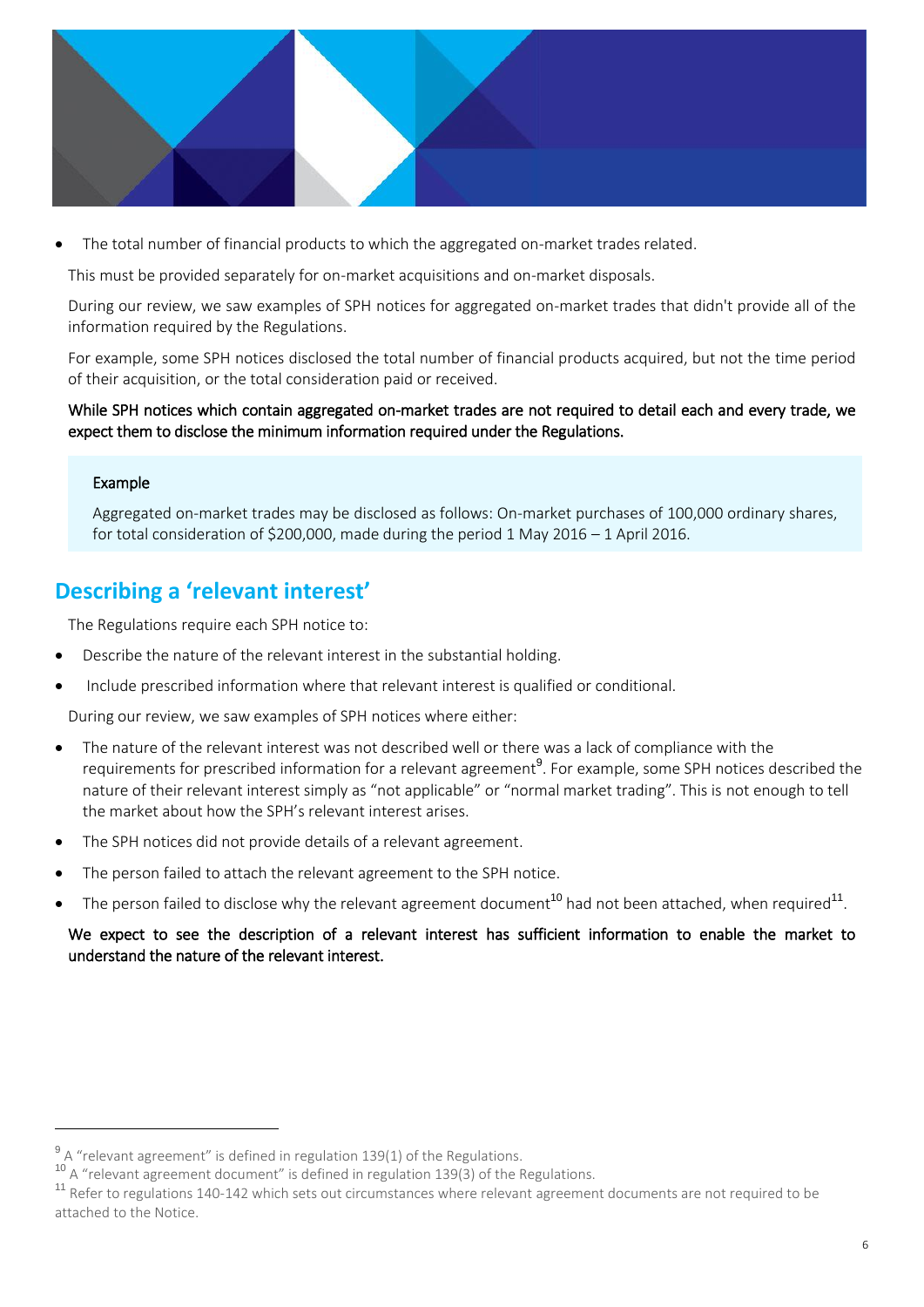

#### Example

Person (A) holds 20% or more of the voting shares of a company (B) and B has a substantial holding in a listed company (C).

A could disclose that information as follows: A has the power to exercise the right to vote attached to 20% or more of the voting products of B. So A has a relevant interest in the financial products of C held by B as set out in section 237(b) of the FMC Act.

Where a relevant agreement exists for a relevant interest, we expect the SPH notice to include:

- Details of that agreement.
- The material terms of the relevant agreement (if not in writing), or attach the relevant agreement document (if in writing).

### **Joint disclosures**

In certain cases, it is possible to complete one SPH notice for two or more SPHs under the Regulations. This is permitted as long as prescribed information for each SPH is disclosed.

During our review, we saw examples of SPH notices that were joint disclosures, but did not include this separate SPH information.

#### Example

Corporate (A) and (B) are related bodies each with a registered holding in the same class of financial products of a listed company.

A and B make a joint disclosure after on-market acquisitions. This leads to a combined movement of 1% of their holding. In this situation, separate information should generally be provided for A and B under the following headings: 'Summary of substantial holding', 'Details of transactions and events giving rise to relevant event', and 'Details after relevant event'.

The disclosure should clearly state how A and B are connected to each other under 'Additional information'.

We expect joint disclosure SPH notices to include the prescribed information for each SPH, as required by the prescribed forms.

We also expect that the disclosure is not confusing and makes clear which information relates to which person.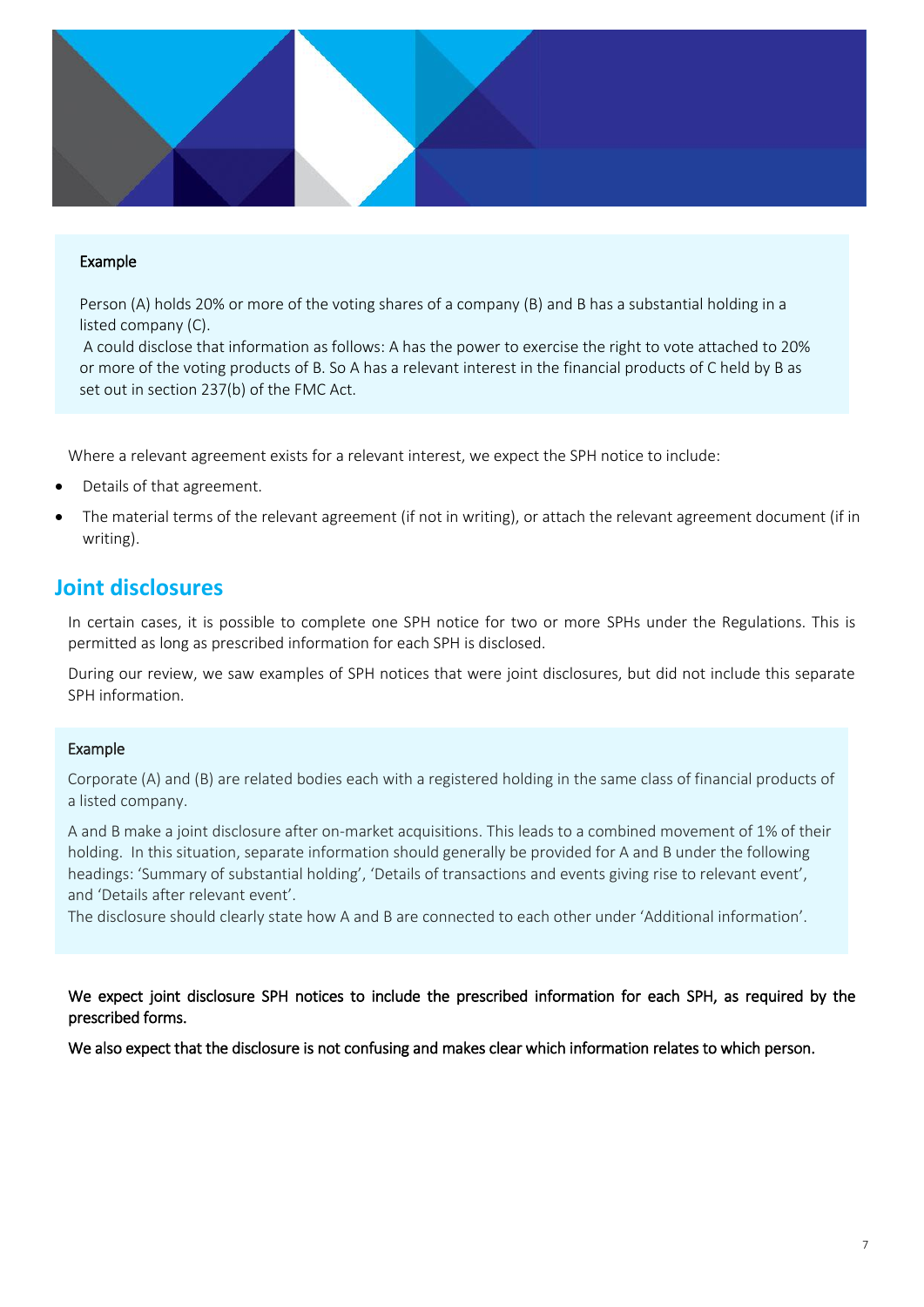

## **Timeliness**

 $\overline{a}$ 

The FMC Act requires SPHs to disclose "as soon as the person knows, or ought reasonably to know" that a relevant event<sup>12</sup> has occurred. This means that the disclosure must be made promptly and without delay.

Most of the SPH notices we reviewed had been filed within an appropriate timeframe. However we saw a small number of SPH notices that were not filed within a prompt timeframe.

Where a transaction gives rise to an SPH disclosure requirement (whether on or off-market), the requirement to provide disclosure to the market arises when the transaction is **agreed**, not when the transaction is settled. For example, for ordinary on-market purchases, this means the person acquires a relevant interest in the financial products when the trade takes place.

Sometimes, an SPH knows in advance about relevant events, for example where a purchase or sale agreement is negotiated off-market. There is rarely any justification for a delayed filing of an SPH notice following such events, in particular when any of the parties involved is an existing SPH and should be aware of their obligations. This information may not be delayed in any way or held back.

If an SPH did not expect that they had to complete an SPH notice, we would expect the SPH notice to be filed, usually, within one business day of them becoming aware of the events which triggered the disclosure obligation.

We will continue to monitor the timely completion of SPH notices and we may take appropriate enforcement action where necessary.

#### *Disclosure of price sensitive information during market hours*

Sometimes an SPH notice will contain information which could materially affect the price of an issuer's quoted financial products (for example, transactions by SPHs that relate to takeover offers), if information that relates to the takeover offer is not yet known to the market.

SPH notices do not follow the same application process of administrative trading halts by NZX. This means that when someone releases a SPH notice which contains information relating to takeovers or other price sensitive information, they should, where possible, release this information to NZX outside of market hours.

Further information about NZX's use of administrative trading halts can be found [on NZX's website](https://www.nzx.com/regulation/listing-rule-guidance.).

<sup>12</sup> *Relevant event* means an event which results in a person having to make an SPH disclosure under sections 276-279 of the FMC Act, as set out in section 6 of the FMC Act.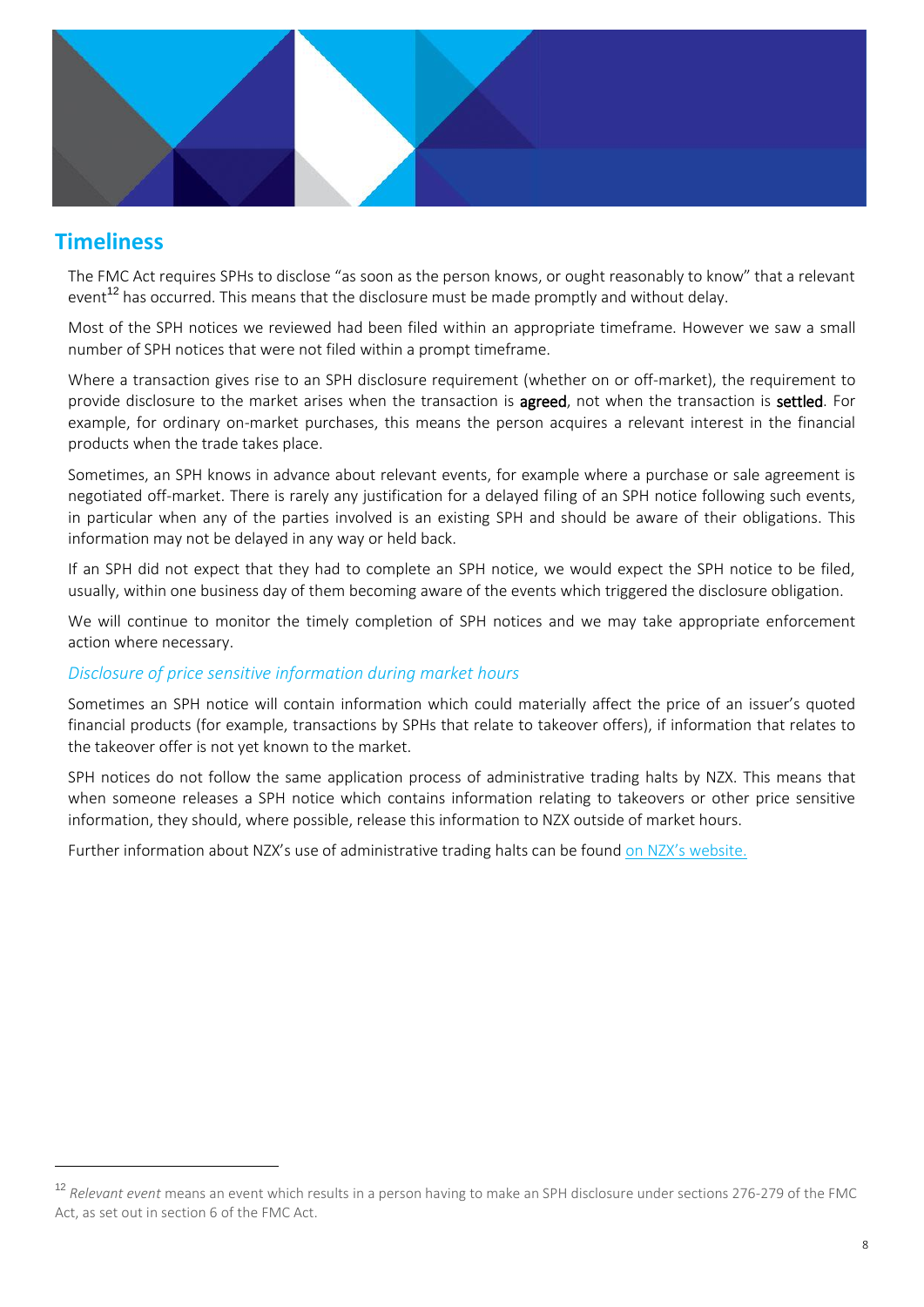

## Clarification of disclosure requirements

Our review revealed a lack of consistency in how certain disclosures are being made. This section aims to ensure a more uniform approach to SPH disclosures in future, and offers explanations of certain disclosure requirements.

### **Details of transactions for 1% movements**

The FMC Act requires SPHs to disclose movements of 1% or more in their substantial holding. However, the prescribed form for 1% movements does not set out whether all transactions which led to the 1% movement must be disclosed, or only the final transaction which tipped the substantial holding by 1%.

We expect SPH notices, for 1% movements, to include details of all transactions (including on-market trades which have been aggregated) and events which led to the disclosure of the 1% movement, to comply with the Regulations. This aligns with the requirement for Initial Disclosures to include information for all transactions and events which led to the substantial holding commencing in the previous four months. This is set out in more detail on page 5.

#### Example

If a person makes six on-market trades on different days, with the sixth trade resulting in a 1% movement in the substantial holding, the SPH notice must include details of all six trades, not just details about the sixth trade.

## **Registered holders**

In an SPH notice, it is required that an SPH discloses:

- Who is the current registered holder of the financial products, and
- Who the registered holder of the financial products will be when the transfers are registered.

There appears to be some confusion in the market between the two fields. To clarify, as set out in the instructions to the prescribed forms:

- The "current" registered holder is the person to whom the financial products are registered before the relevant trade, transaction, or event occurs.
- When the transfers are registered, the registered holder becomes the person to whom the financial products are registered after the relevant trade, transaction, or event occurs.

If the registered holder is unknown please state "unknown" in the relevant field. This is commonly the case for onmarket trades.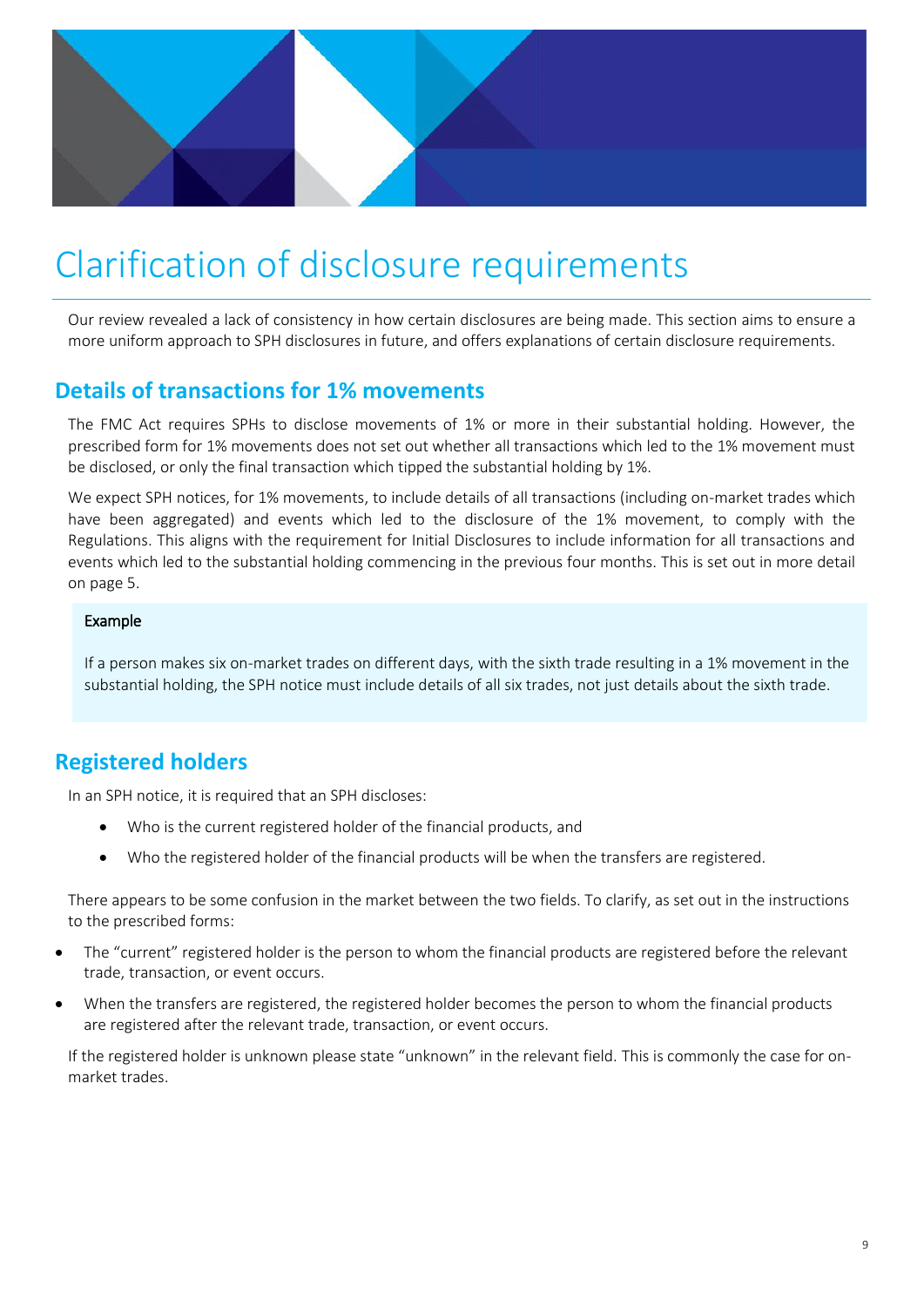

#### Example

If a person (A) discloses a 1% decrease in their substantial holding after an on-market disposal of shares, A would be the "current" registered holder of the financial products. By contrast, if A disclosed a 1% movement after A acquired shares, A would be the "registered holder, after the transfers are registered".

### **Disclosures by individuals who manage funds**

We know there is currently a difference in opinion on whether individuals managing funds have a relevant interest in the financial products their fund management firms (or employers) hold. This has resulted in inconsistencies in what is being disclosed to the market.

Market opinion indicates the law is unclear about whether individuals who manage funds have a relevant interest in the financial products they manage, that are held by the firms they work for. Therefore, we will engage with MBIE to consider clarifying the law in this area.

In the meantime, we do not expect individuals who manage funds to make SPH disclosures for financial products they may control through the funds they manage solely because:

- that particular fund has a 5% holding in a listed company, or

- the 5% threshold is met when their personal holdings are combined with the holdings in the fund they manage.